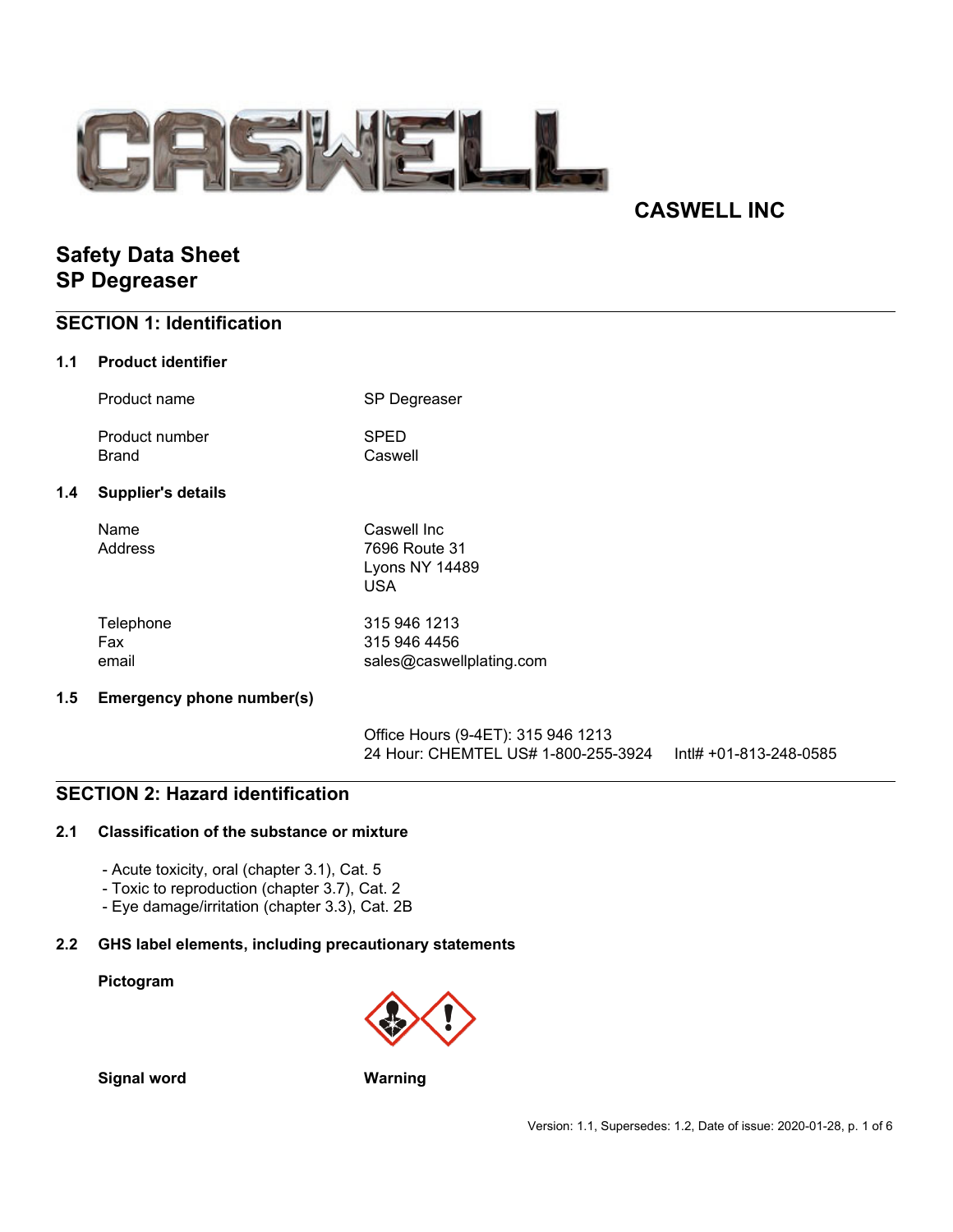| Hazard statement(s)<br>H <sub>303</sub><br>H361<br>H <sub>320</sub> | May be harmful if swallowed<br>Suspected of damaging fertility or the unborn child<br>Causes eye irritation                        |
|---------------------------------------------------------------------|------------------------------------------------------------------------------------------------------------------------------------|
| <b>Precautionary statement(s)</b>                                   |                                                                                                                                    |
| P312                                                                | Call a POISON CENTER/doctor/ if you feel unwell.                                                                                   |
| P <sub>201</sub>                                                    | Obtain special instructions before use.                                                                                            |
| P <sub>202</sub>                                                    | Do not handle until all safety precautions have been read and understood.                                                          |
| P <sub>280</sub>                                                    | Wear protective gloves/protective clothing/eye protection/face protection.                                                         |
| P308+P313                                                           | IF exposed or concerned: Get medical advice/attention.                                                                             |
| P405                                                                | Store locked up.                                                                                                                   |
| P <sub>501</sub>                                                    | Dispose of contents/container to                                                                                                   |
| P <sub>264</sub>                                                    | Wash  thoroughly after handling.                                                                                                   |
| P305+P351+P338                                                      | IF IN EYES: Rinse cautiously with water for several minutes. Remove<br>contact lenses if present and easy to do. Continue rinsing. |
| P337+P313                                                           | If eye irritation persists: Get medical advice/attention.                                                                          |

## **SECTION 3: Composition/information on ingredients**

### **3.1 Substances**

### **Hazardous components**

#### **1. Sodium Tetraborate Decahydrate**

| Concentration | $60 - 80 %$ |
|---------------|-------------|
| CAS no.       | 1303-96-4   |

## **2. OTHER NON-REPORTABLE INGREDIENTS**

Concentration 20 %

## **Trade secret statement (OSHA 1910.1200(i))**

Specific chemical names and formulas have been omitted as a trade secret under OSHA 1910.1200.

## **SECTION 4: First-aid measures**

### **4.1 Description of necessary first-aid measures**

| General advice          | Never give anything by mouth to an unconscious person. IF exposed or<br>concerned: Get medical advice/attention    |
|-------------------------|--------------------------------------------------------------------------------------------------------------------|
| If inhaled              | Assure fresh air breathing. Allow the victim to rest.                                                              |
| In case of skin contact | Remove affected clothing and wash all exposed skin area with mild soap and<br>water, followed by warm water rinse. |
| In case of eye contact  | Rinse immediately with plenty of water. Obtain medical attention if pain,<br>blinking or redness persist.          |
| If swallowed            | Rinse mouth. Do NOT induce vomiting. Obtain emergency medical attention.                                           |

### **4.2 Most important symptoms/effects, acute and delayed**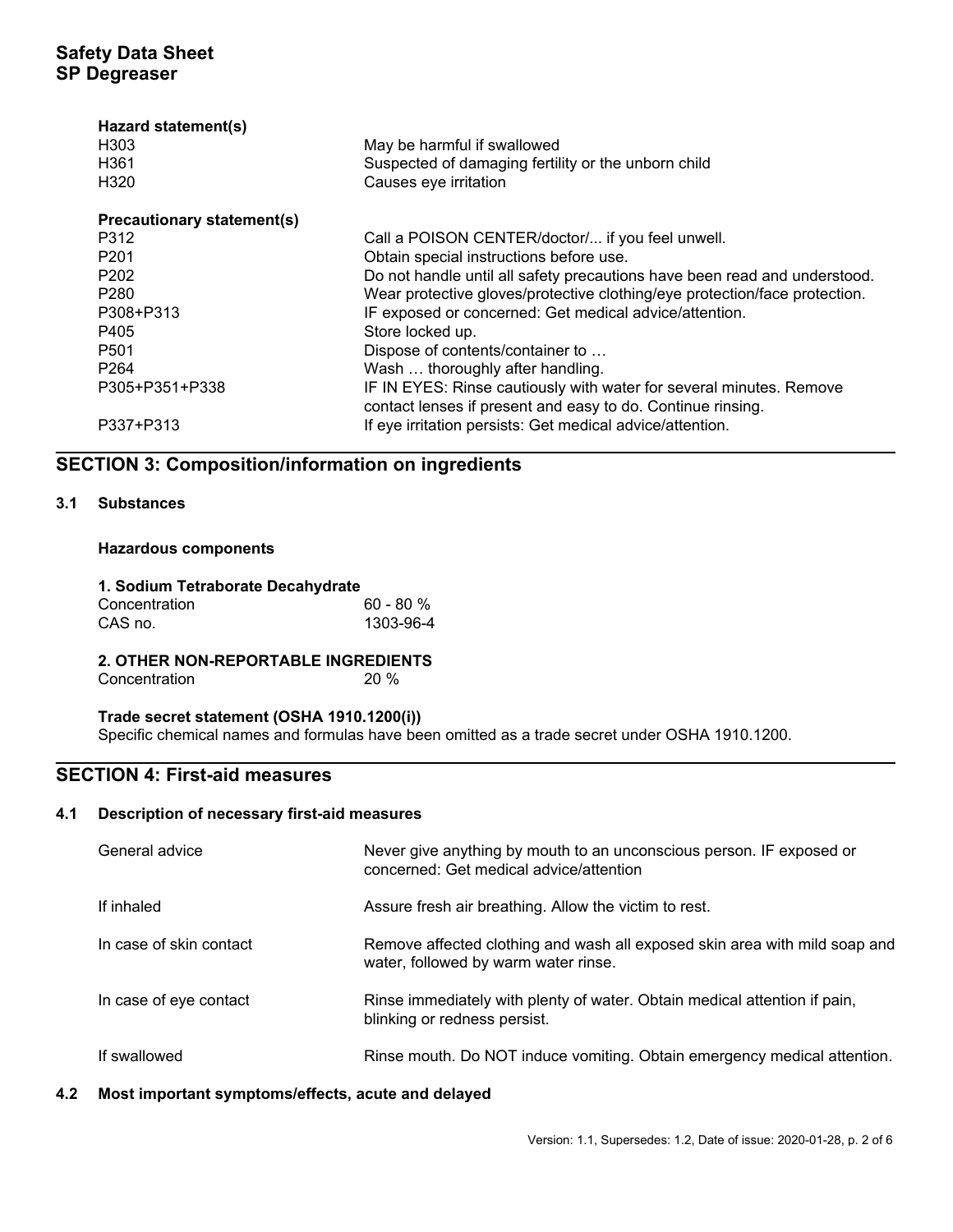## **Safety Data Sheet SP Degreaser**

Symptoms/injuries: May damage fertility or the unborn child. Symptoms/injuries after inhalation: May cause respiratory irritation. Symptoms/injuries after skin contact: Slight irritation. Symptoms/injuries after eye contact: May cause slight irritation. Symptoms/injuries after ingestion: Irritation of the gastric/intestinal mucosa.

## **SECTION 5: Fire-fighting measures**

### **5.1 Suitable extinguishing media**

Foam. Dry powder. Carbon dioxide. Water spray. Sand.

### **5.3 Special protective actions for fire-fighters**

Use water spray or fog for cooling exposed containers. Exercise caution when fighting any chemical fire. Avoid (reject) fire-fighting water to enter environment. Do not enter fire area without proper protective equipment, including respiratory protection.

## **SECTION 6: Accidental release measures**

**6.1 Personal precautions, protective equipment and emergency procedures** Use chemically protective clothing.

#### **6.2 Environmental precautions**

Prevent entry to sewers and public waters. Notify authorities if liquid enters sewers or public waters.

**6.3 Methods and materials for containment and cleaning up** On land, sweep or shovel into suitable containers. Minimize generation of dust. Store aways from other materials.

### **SECTION 7: Handling and storage**

#### **7.1 Precautions for safe handling**

Wash hands and other exposed areas with mild soap and water before eating, drinking or smoking and when leaving work. Provide good ventilation in process area to prevent formation of vapour. Do not handle until all safety precautions have been read and understood. Obtain special instructions before use.

#### **7.2 Conditions for safe storage, including any incompatibilities**

Keep only in the original container in a cool, well ventilated place away from : incompatible materials. Keep container closed when not in use. Incompatible products: Oxidizing agent. Strong acids.

## **SECTION 8: Exposure controls/personal protection**

#### **8.1 Control parameters**

## **1. Sodium Tetraborate Decahydrate (CAS: 1303-96-4)**

TWA: 2 mg/m3

STEL: 6 mg/m3

#### **8.2 Appropriate engineering controls**

Emergency eye wash fountains and safety showers should be available in the immediate vicinity of any potential exposure.

#### **8.3 Individual protection measures, such as personal protective equipment (PPE)**

#### **Eye/face protection**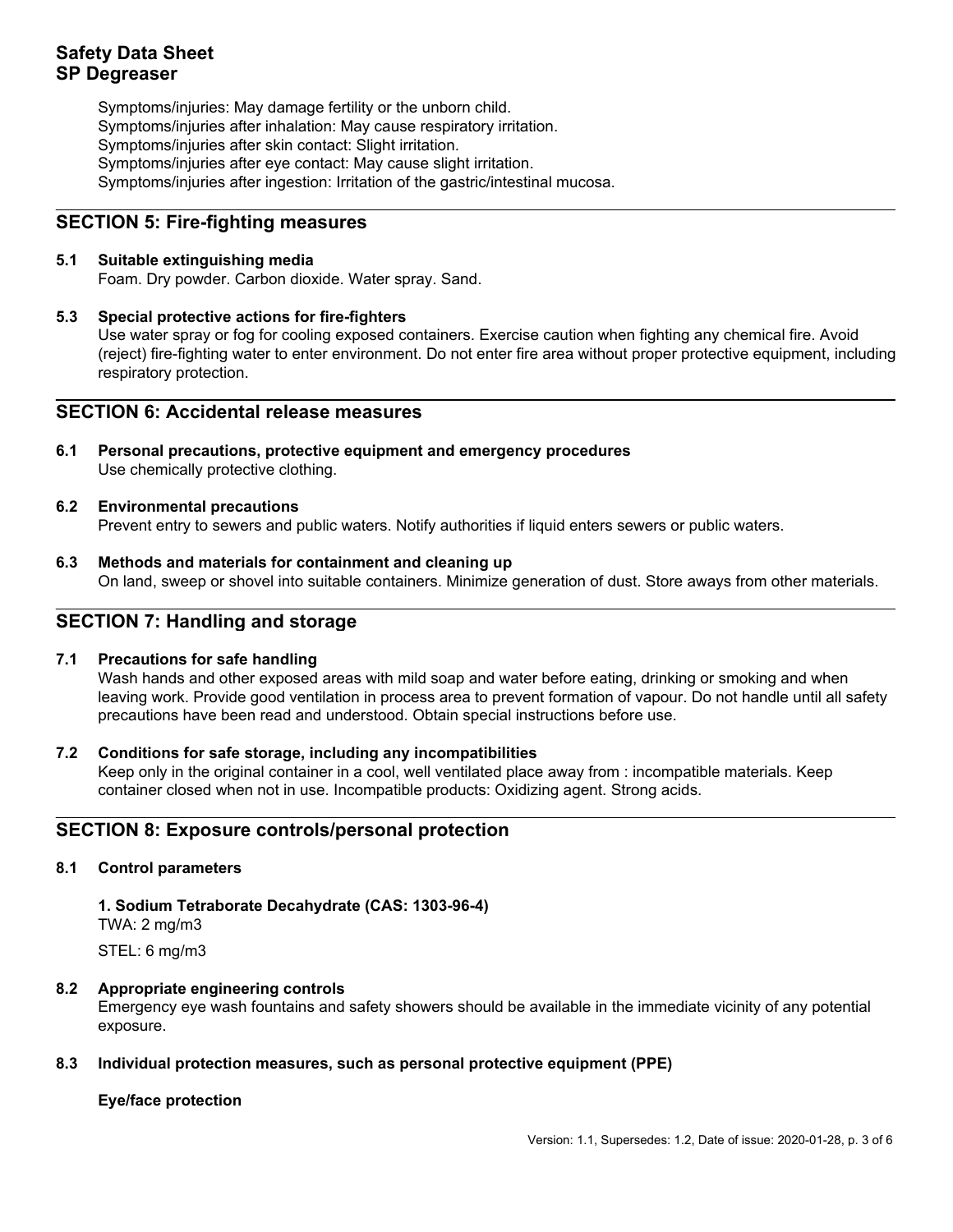## **Safety Data Sheet SP Degreaser**

Chemical goggles or safety glasses.

### **Skin protection**

Wear protective gloves.

### **Body protection**

In case of dust production: dustproof clothing.

### **Respiratory protection**

Wear appropriate mask.

## **SECTION 9: Physical and chemical properties**

### **Information on basic physical and chemical properties**

| Appearance/form (physical state, color, etc.)<br>Odor<br>Odor threshold | <b>White Solid</b><br>Odorless |
|-------------------------------------------------------------------------|--------------------------------|
| рH                                                                      | 9.5                            |
| Melting point/freezing point                                            | Melt 75 deg C                  |
| Initial boiling point and boiling range                                 | 320 deg C                      |
| Flash point                                                             |                                |
| Evaporation rate                                                        |                                |
| Flammability (solid, gas)                                               |                                |
| Upper/lower flammability limits                                         |                                |
| Vapor pressure                                                          |                                |
| Vapor density                                                           |                                |
| Relative density                                                        | 1.73 g/cm3                     |
| Solubility(ies)                                                         | Water. Glycerol.               |
| Partition coefficient: n-octanol/water                                  |                                |
| Auto-ignition temperature                                               |                                |
| Decomposition temperature                                               |                                |
| Viscosity                                                               |                                |
| Explosive properties                                                    |                                |
| Oxidizing properties                                                    |                                |
|                                                                         |                                |

## **Other safety information**

Does not contain VOC's

## **SECTION 10: Stability and reactivity**

## **10.1 Reactivity**

None

**10.2 Chemical stability** Not Established

### **10.3 Possibility of hazardous reactions** Not Established

### **10.4 Conditions to avoid**

Direct Sunlight. Extremely high or low temperatures.

#### **10.5 Incompatible materials**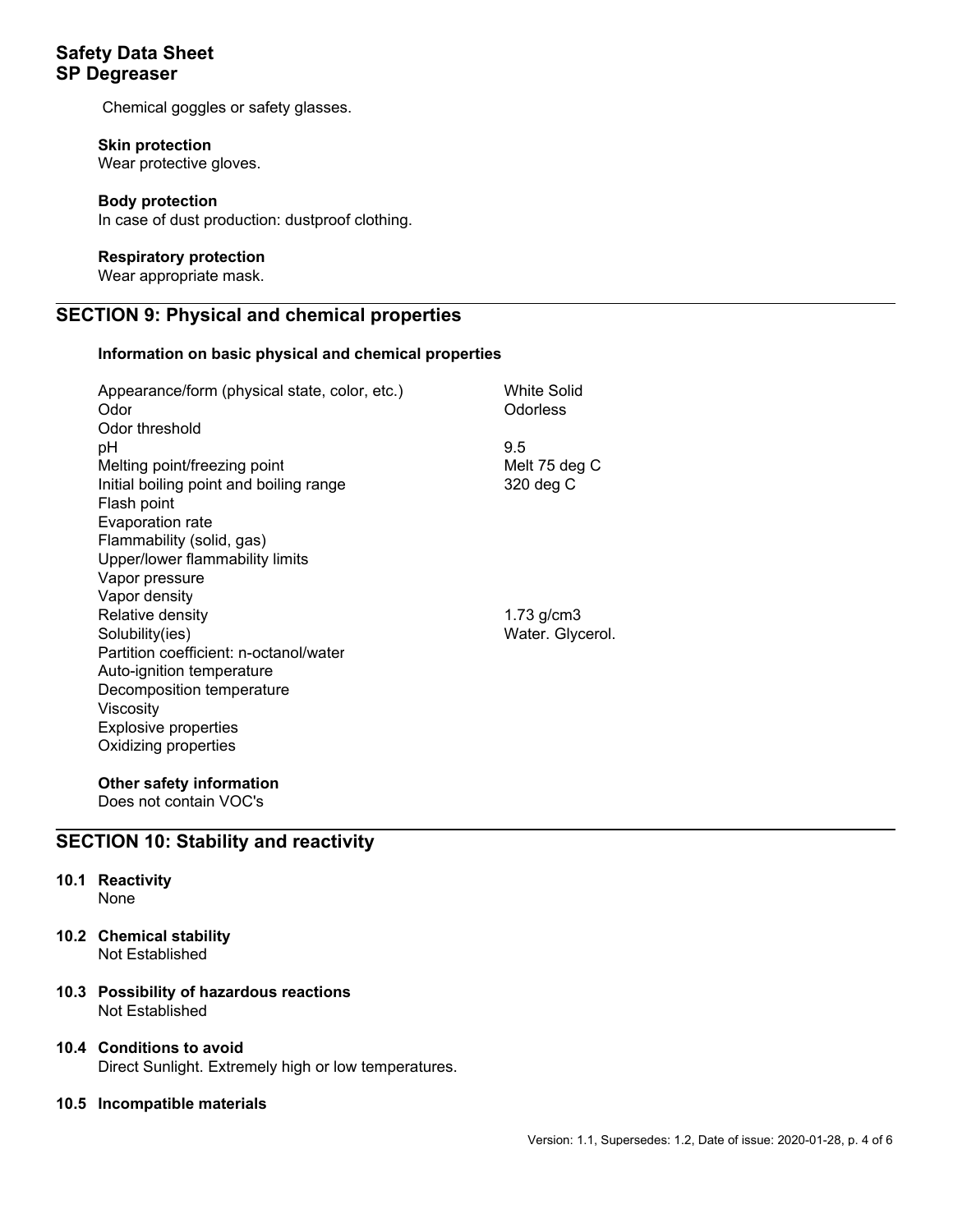## **Safety Data Sheet SP Degreaser**

Strong Acids. Strong Bases.

## **10.6 Hazardous decomposition products**

fume. Sodium oxide. boron.

## **SECTION 11: Toxicological information**

#### **Information on toxicological effects**

#### **Acute toxicity**

LD50 oral rat 2660 mg/kg LD50 dermal rabbit 10000 mg/kg

**Skin corrosion/irritation** Not Classified

**Serious eye damage/irritation** Not Classified

**Respiratory or skin sensitization** Not Classified

**Germ cell mutagenicity** Not classified

**Carcinogenicity** Not classified

#### **Reproductive toxicity**

May damage fertility or the unborn child.Based on available data, the classification criteria are not met

**STOT-single exposure** Not classified

**STOT-repeated exposure** Not classified

## **SECTION 12: Ecological information**

**Toxicity** EC50 Daphnia 1 - 1085 mg/l

### **Other adverse effects**

Avoid release to the environment.

### **SECTION 13: Disposal considerations**

#### **Disposal of the product**

Dispose in a safe manner in accordance with local/national regulations. Dispose of contents/container to comply with local, state and federal regulations.

#### **Waste treatment**

Avoid release to the environment.